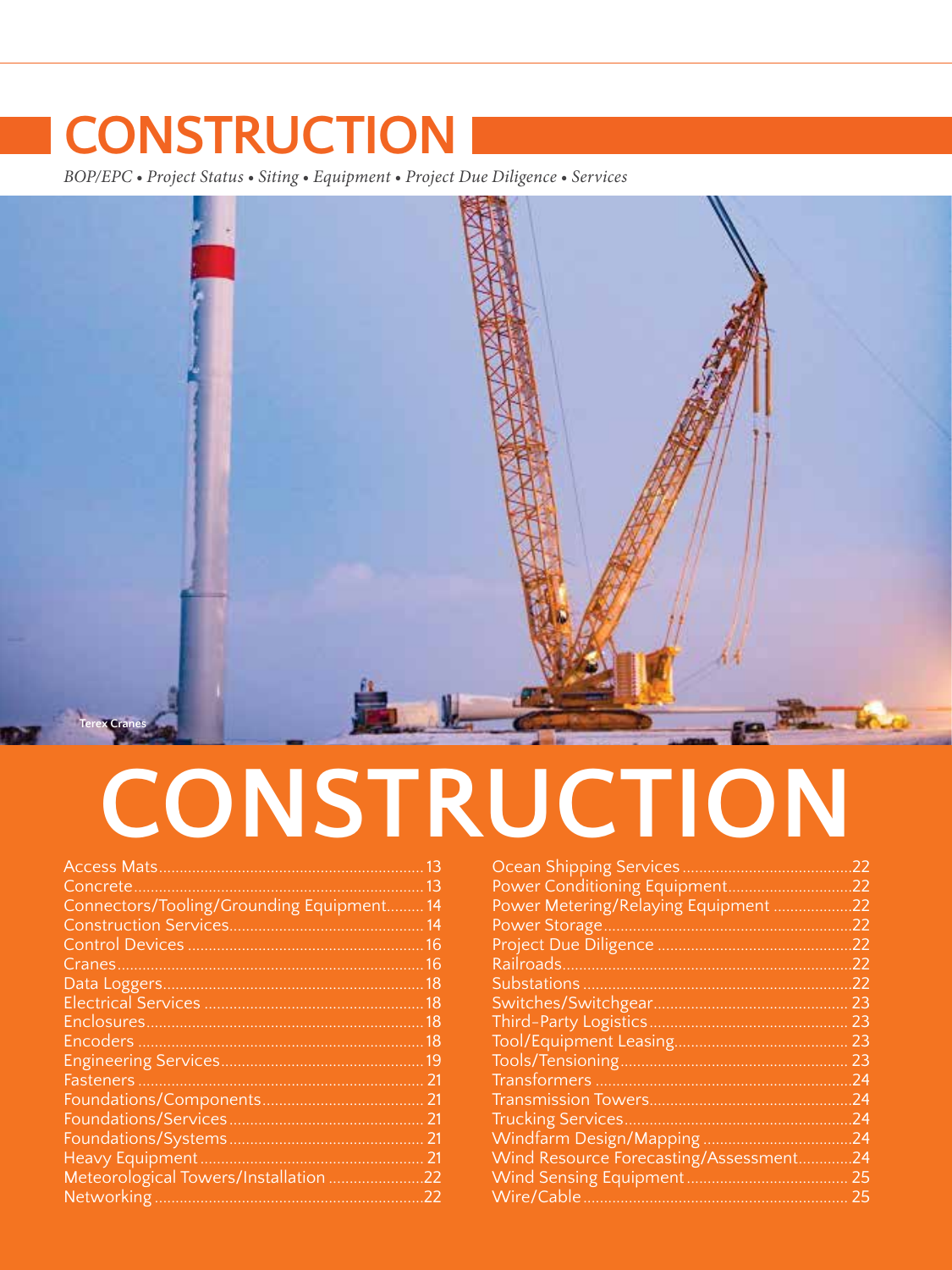# <span id="page-1-0"></span>**ACCESS MATS**

**Alturnamats, Inc.** (814) 827-8884 [www.alturnamats.com](http://www.alturnamats.com)

**American Mat & Timber Company** (713) 645-0694 [www.americanmat-timber.com](http://www.americanmat-timber.com)

**Bridgewell Resources** (800) 570-3566 [www.bridgewellresources.com](http://www.bridgewellresources.com)

**Carolina Mat Incorporated** (252) 793-4045 [www.carolinamat.com](http://www.carolinamat.com)

**Garnett Wood Products** (417) 867-5651 [www.garnettwood.com](http://www.garnettwood.com)

**New South Equipment Mats** (601) 859-7472 [www.newsouthmat.com](http://www.newsouthmat.com)

**NorWest Industrial Mats** (208) 452-2890 [www.norwestmats.com](http://www.norwestmats.com)

**Presto Geosystems** (920) 738-1328 [www.prestogeo.com](http://www.prestogeo.com)

**Quality Mat Company** (800) 227-8159 [www.qmat.com](http://www.qmat.com)

**Rig Mats of America** (406) 259-9172 [www.rigmatsofamerica.com](http://www.rigmatsofamerica.com) **Ritter Forest Products** (800) 426-9570 [www.ritterforest.com](http://www.ritterforest.com)

**Sterling Lumber Co.** (708) 388-2223 [www.sterlinglumber.com](http://www.sterlinglumber.com)

**Tumac Lumber Company** (800) 925-7993 [www.tumac.com](http://www.tumac.com)

# **CONCRETE**

**Adhesives Technology Corp** (800) 892-1880 [www.atcpoxy.com](http://www.atcpoxy.com)

**AGL Construction Lasers** (800) 643-9696 [www.agl-lasers.com](http://www.agl-lasers.com)

**Ambassador/NuFab Steel** (214) 637-3227 [www.harrisrebar.com](http://www.harrisrebar.com)

**Baker Concrete Construction** (516) 539-4000 [www.bakerconcrete.com](http://www.bakerconcrete.com)

**Brundage Bone Concrete Pumping** (800) 539-2224 [www.brundagebone.com](http://www.brundagebone.com)

**ChemGrout** (708) 354-7112 [www.chemgrout.com](http://www.chemgrout.com)

**Concord Concrete Pumps** (604) 468-7867 [www.concordpumps.ca](http://www.concordpumps.ca)

# **WindEnergy Hamburg**

**25–28 September 2018**

Running in parallel

**Long Tarry Co.** 



# The world's leading expo for wind energy



[windenergyhamburg.com](http://windenergyhamburg.com)





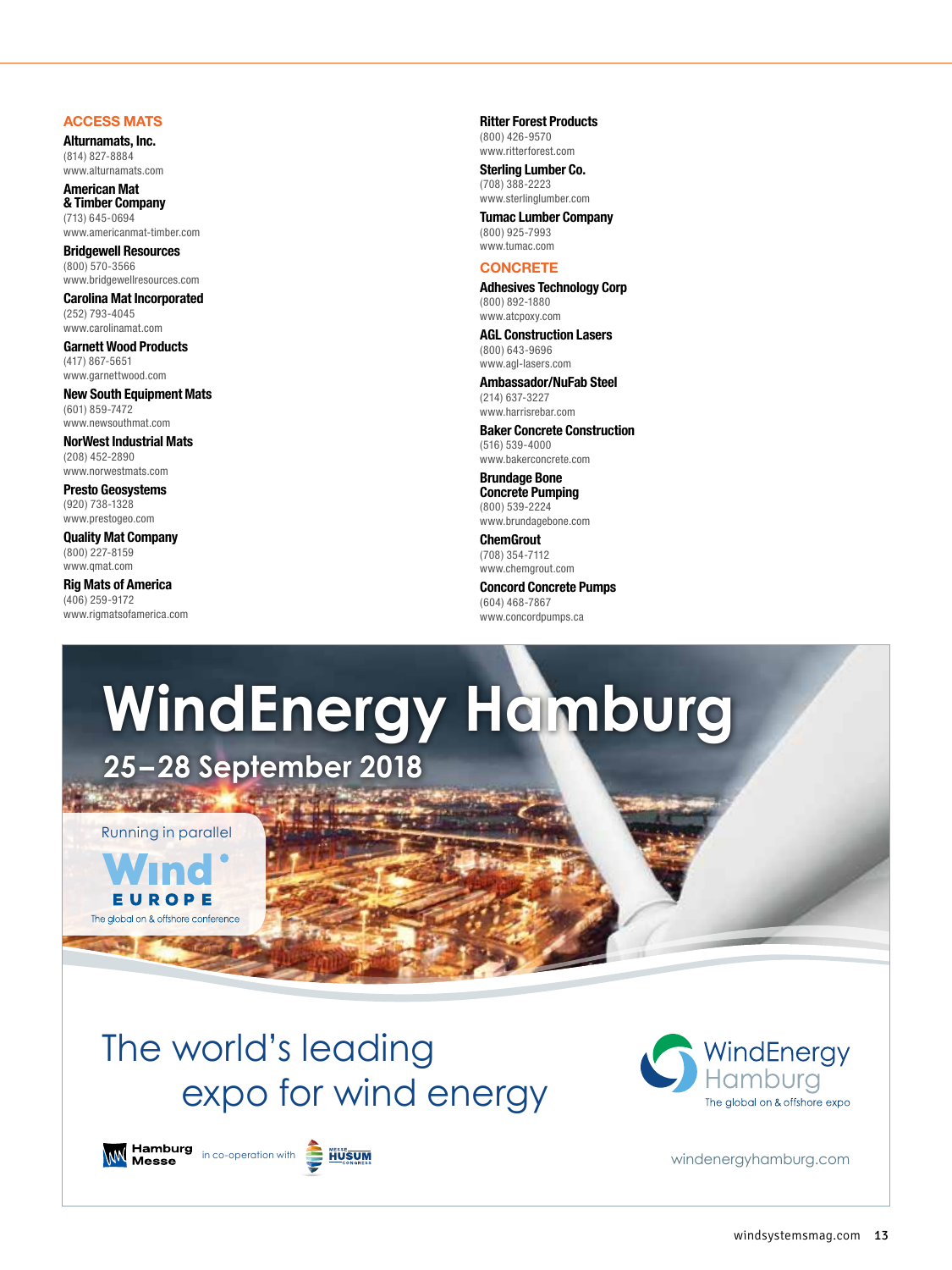<span id="page-2-0"></span>**Concast** (507) 732-4095 [www.concastinc.com](http://www.concastinc.com)

**Concrete Mobility** (952) 746-5887 [www.concretemobility.com](http://www.concretemobility.com)

**ITW Densit** 45 9186 7011 [www.densit.com](http://www.densit.com)

**Highland Concrete Co., Inc.** (432) 561-5858 [www.highland-concrete.com](http://www.highland-concrete.com)

**Multiquip, Inc.** (800) 421-1244 [www.multiquip.com](http://www.multiquip.com)

**Putzmeister America, Inc.** (262) 886-3200 [www.putzmeisteramerica.com](http://www.putzmeisteramerica.com)

**Sankosha U.S.A., Inc.** (888) 711-2436 [www.sankosha-usa.com/sanearth.asp](http://www.sankosha-usa.com/sanearth.asp)

**Sany America** (678) 251-2810 [www.sanyamerica.com](http://www.sanyamerica.com)

**Schwing America, Inc.** (888) 724-9464 [www.schwing.com](http://www.schwing.com)

**Stresscrete Group** (800) 435-6563 [www.stresscretegroup.com](http://www.stresscretegroup.com)

**Suncoast Post Tension, Ltd.** (800) 847-8886 [www.suncoast-pt.com](http://www.suncoast-pt.com)

**The Gorman-Rupp Co.** (419) 755-1011 [www.grpumps.com](http://www.grpumps.com)

**Tindall Corporation** (800) 849-4521 [www.tindallcorp.com](http://www.tindallcorp.com)

**White Construction, Inc.** (800) 355-9401 [www.whiteconstruction.com](http://www.whiteconstruction.com)

## **CONNECTORS/TOOLING/ GROUNDING EQUIPMENT**

**3M Electrical** (888) 364-3577 [www.3m.com](http://www.3m.com)

**Bal Seal Engineering, Inc.** (800) 366-1006 [www.balseal.com](http://www.balseal.com)

**Cicame Energie** (450) 679-7778 [www.cicame.ca](http://www.cicame.ca)

**CommScope** (800) 982-1708 [www.commscope.com](http://www.commscope.com)

**Galvan Industries, Inc.** (800) 277-5678 [www.galvanelectrical.com](http://www.galvanelectrical.com)

**Harting** (877) 741-1500 [www.harting-usa.com](http://www.harting-usa.com)

**Lapp Insulator LLC** (585) 768-5282 [www.lappinsulator.com](http://www.lappinsulator.com)

**Maclean Power Systems** (855) 677-7447 [www.macleanpower.com](http://www.macleanpower.com) **Penn-Union Corp.**

(814) 734-1631 [www.penn-union.com](http://www.penn-union.com)

**Phoenix Contact** (717) 944-1300 [www.phoenixcontact.com](http://www.phoenixcontact.com)

**Storm Copper Components Co.** (800) 394-4804 [www.stormcopper.com](http://www.stormcopper.com)

# **CONSTRUCTION SERVICES**

**Aadland Evans Constructors, Inc.** (503) 241-0050 [www.aadlandevans.com](http://www.aadlandevans.com)

**Acterra Group, Inc.** (800) 289-7371 [www.acterragroup.com](http://www.acterragroup.com)

**ASI Industrial** (406) 245-6231 [www.asi-industrial.com](http://www.asi-industrial.com)

**Aristeo Construction** (734) 427-9111 [www.aristeo.com](http://www.aristeo.com)

**Associated Contractors, Inc.** (325) 672-7806 [www.assoccontractors.com](http://www.assoccontractors.com)

**Barco Rent-A-Truck** (801) 532-7777 [www.barcorentaltruck.com](http://www.barcorentaltruck.com)

**Barnard Construction Co., Inc.** (406) 586-1995 [www.barnard-inc.com](http://www.barnard-inc.com)

**Barton Malow Company** (248) 436-5000 [www.bartonmalow.com](http://www.bartonmalow.com)

**Beta Engineering LLC** (318) 487-9599 [www.betaengineering.com](http://www.betaengineering.com)

**Béton Provincial, Ltd.** (418) 562-0074 [www.betonprovincial.com](http://www.betonprovincial.com)

**Blattner Energy, Inc.** (320) 356-7351 [www.blattnerenergy.com](http://www.blattnerenergy.com)

**BlueScope Construction, Inc.** (816) 245-6000 [www.bucon.com](http://www.bucon.com)

**Borton LC** (620) 669-8211 [www.borton.biz](http://www.borton.biz)

**Butler Manufacturing Co.** (816) 968-4775 [www.butlermfg.com](http://www.butlermfg.com)

**Calculated Industries** (775) 885-4900 [www.calculated.com](http://www.calculated.com)

**Capps Van & Truck Rental** (800) 969-9329 [www.cappsvanrental.com](http://www.cappsvanrental.com)

**Carstensen Contracting** (507) 825-2026 [www.carstensencontracting.com](http://www.carstensencontracting.com)

**CMW Builders LLC** (409) 866-7776

**Crestline Construction Co.** (541) 506-4000 [www.crestlineconstruction.com](http://www.crestlineconstruction.com)

**Dacon/Dashiell** (713) 558-6600 [www.dashiell.com](http://www.dashiell.com)

**Doherty Welding LLC** (541) 443-3234 [www.dohertywelding.com](http://www.dohertywelding.com)

**Dolan Directional Drilling, Inc.** (817) 482-1680 [www.dolandirectional.com](http://www.dolandirectional.com)

**Dynamic Industries, Ltd.** (250) 426-3713 [www.dynamicindustries.ca](http://www.dynamicindustries.ca)

**Fagen, Inc.** (320) 564-3324 [www.fageninc.com](http://www.fageninc.com)

**GlenMartin** (800) 486-1223 [www.glenmartin.com](http://www.glenmartin.com)

**Graham Construction** (403) 570-5000 [www.graham.ca](http://www.graham.ca)

**Graycor Construction** (630) 684-7110

[www.graycor.com](http://www.graycor.com) **Hayward Baker, Inc.** (800) 456-6548 [www.haywardbaker.com](http://www.haywardbaker.com)

**Henkels & McCoy, Inc.** (215) 283-7600 [www.henkels.com](http://www.henkels.com)

**Henry Carlson Co.** (605) 336-2410 [www.henrycarlson.com](http://www.henrycarlson.com)

**Hubbell Power Systems** (573) 682-5521 [www.hubbellpowersystems.com](http://www.hubbellpowersystems.com)

**Industrial Maintenance Services, Inc.** (906) 789-9021 [www.imscontracting.com](http://www.imscontracting.com)

**Invenergy** (312) 224-1400 [www.invenergyllc.com](http://www.invenergyllc.com)

**Iron Workers Local #86** (206) 248-4246 [www.local86.org](http://www.local86.org)

**Kentak Products Co.** (330) 382-2000 [www.kentak.com](http://www.kentak.com)

**Kiewit** (402) 342-2052 [www.kiewit.com](http://www.kiewit.com)

**K-Line Maintenance & Construction, Ltd.** (905) 640-2002 [www.k-line.ca](http://www.k-line.ca)

**Kokosing** (614) 212-5700 [www.kokosing.biz](http://www.kokosing.biz)

**L. Nardella Associates, Ltd.** (450) 967-1000 [www.nardellagroup.com](http://www.nardellagroup.com)

**Lancaster Trenching, Inc.** (208) 326-5929 [www.lancastertrenching.com](http://www.lancastertrenching.com)

**Light Tower Rentals** (432) 530-3330 [www.lighttowerrentals.com](http://www.lighttowerrentals.com)

**Marco** (800) 252-7848 [www.marcousa.com](http://www.marcousa.com)

**Michels Corp.** (920) 583-3132 [www.michels.us](http://www.michels.us)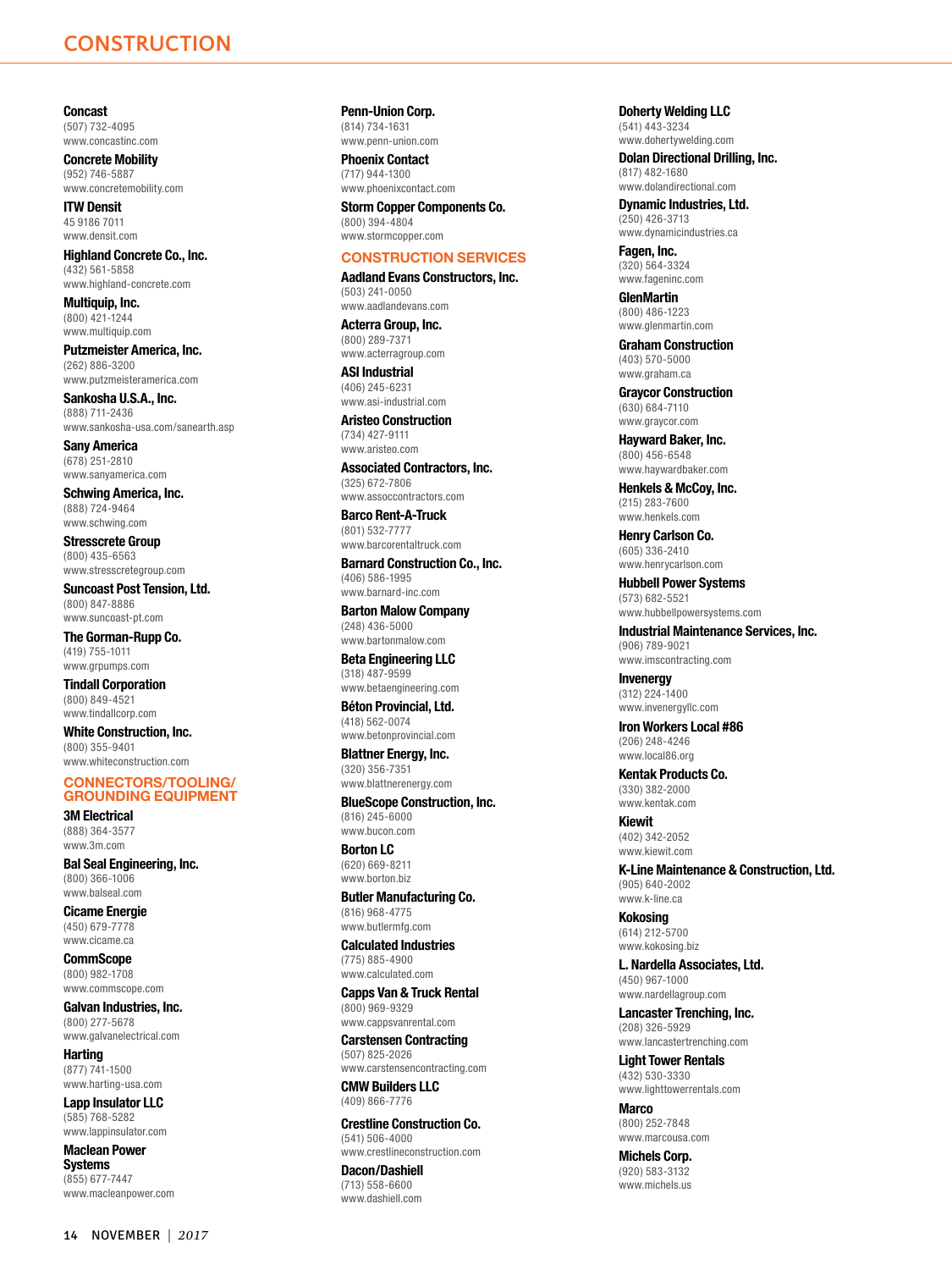<span id="page-3-0"></span>**Mirka Abrasives** (330) 963-6421 [www.mirka.com](http://www.mirka.com)

**ModSpace** (610) 232-1200 [www.modspace.com](http://www.modspace.com)

**Mortenson Construction** (763) 522-2100 [www.mortenson.com](http://www.mortenson.com)

**Oftedal Construction, Inc.** (877) 551-5504 [www.oftedalconstruction.com](http://www.oftedalconstruction.com)

**PAR Electrical Contractors** (816) 474-9340 [www.parelectric.com](http://www.parelectric.com)

**Pike Electric, Inc.** (336) 789-2171 [www.pike.com](http://www.pike.com)

**Pipeline Skid Service** (830) 792-5445 [www.pipelineskidservice.com](http://www.pipelineskidservice.com)

**Power Partners MasTec LLC** (704) 329-8277 [www.powerpartnersllc.com](http://www.powerpartnersllc.com)

**Proctor's Transport, Inc.** (541) 454-2833 [www.proctorstransport.com](http://www.proctorstransport.com)

**Quanta Services** (713) 629-7600 [www.quantaservices.com](http://www.quantaservices.com)

**Radco Communications** (775) 826-6338 [www.radcocommunicationsllc.com](http://www.radcocommunicationsllc.com)

**RES Americas, Inc.** (303) 439-4200 [www.res-americas.com](http://www.res-americas.com)

**RF System Lab** (231) 943-1171 [www.rfsystemlab.us](http://www.rfsystemlab.us)

**Rhino Marking Systems, Inc.** (800) 522-4343 [www.rhinomarkers.com](http://www.rhinomarkers.com)

**Rigarus Construction, Inc.** (519) 669-5040 [www.rigarus.com](http://www.rigarus.com)

**Robert B. Somerville Co., Ltd.** (905) 833-3100 [www.rbsomerville.com](http://www.rbsomerville.com)

**Roncelli, Inc.** (586) 264-2060 [www.roncelli-inc.com](http://www.roncelli-inc.com)

**RWF BRON** (800) 263-1060 [www.bronrwf.com](http://www.bronrwf.com)

**SDT, Inc.** (601) 823-9440 [www.sdt-1.com](http://www.sdt-1.com)

**Shaft Drillers International** (800) 331-0175 [www.shaftdrillers.com](http://www.shaftdrillers.com)

**Signal Energy Constructors** (423) 443-4190 [www.signalenergy.com](http://www.signalenergy.com)

**Smalley Heating and Cooling** (785) 246-2327 [www.smalleyenergy.com](http://www.smalleyenergy.com)

**Southbrook Consulting Group, Inc.** (587) 952-5034 [www.scginc.ca](http://www.scginc.ca)

**Team Fishel** (614) 274-8100 [www.teamfishel.com](http://www.teamfishel.com)

**Tetra Tech** (626) 351-4664 [www.tetratech.com](http://www.tetratech.com)

**TexasTremors LLC** (940) 855-1853 [www.texastremors.com](http://www.texastremors.com)

**The Boldt Co.** (800) 992-6538 [www.theboldtcompany.com](http://www.theboldtcompany.com)

**Tiltran Services, Inc.** (800) 565-6790 [www.tiltran.com](http://www.tiltran.com)

**Tower Systems, Inc.** (605) 886-0930 [www.towersystems.com](http://www.towersystems.com)

**TVIG, Inc.** (423) 266-0502 [www.tvigroup.com](http://www.tvigroup.com)

**Unisorb-Grout** (517) 764-6060 [www.unisorb.com](http://www.unisorb.com)

**W.R. Casteel Co., Inc.** (724) 437-3672

**Walbridge** (313) 963-8000 [www.walbridge.com](http://www.walbridge.com)

**Wanzek Construction-a MasTec Company** (701) 282-6171 [www.wanzek.com](http://www.wanzek.com) **WennSoft**

(262) 821-4100 [www.wennsoft.com](http://www.wennsoft.com)

**White Construction, Inc.** (800) 355-9401 [www.whiteconstruction.com](http://www.whiteconstruction.com)

**WindPower Structures** (866) 940-8368 [www.windpowerstructures.com](http://www.windpowerstructures.com)

**Worldwide Machinery Pipeline Division** (800) 383-2666 [www.superiormftg.com](http://www.superiormftg.com)

# **CONTROL DEVICES**

**Aluminum Alloys** (610) 678-8023 [www.aluminumalloysinc.com](http://www.aluminumalloysinc.com)

**Apterra Technologies LLC** (978) 430-9069 [www.apterratech.com](http://www.apterratech.com)

**Bachmann Electronic Corp.** (847) 249-3003 [www.bachmann.info](http://www.bachmann.info)

**Baldor Electric Company** (479) 646-4711 [www.baldor.com](http://www.baldor.com)

**Emerson Power & Wat** www2.emersonprocess.com

**Midori America Corporation** (714) 449-0997 [www.midoriamerica.com](http://www.midoriamerica.com)

**Rittal Corp.** (937) 399-0500 [www.rittal-corp.com](http://www.rittal-corp.com)

**Spirae** (970) 484-8259 [www.spirae.com](http://www.spirae.com)

**Staco Energy Products Co.** (866) 261-1191 [www.stacoenergy.com](http://www.stacoenergy.com)

**Tier Electronics** (262) 253-9800 [www.tierelectronics.com](http://www.tierelectronics.com)

# **CRANES**

**A.W. Leil Cranes and Equipment** (902) 922-2300 [www.awleil.com](http://www.awleil.com)

**Abeline High Lift** (800) 588-5012 [www.abilenehighlift.com](http://www.abilenehighlift.com)

**Abet Crane & Rigging Corp.** (315) 446-8888 [www.abetcrane.com](http://www.abetcrane.com)

**Actek Manufacturing & Engineering** (800) 752-7229 [www.actekmfg.com](http://www.actekmfg.com)

**Big Iron Crane Service LLC** (580) 920-2244 [www.bigironcrane.com](http://www.bigironcrane.com)

**Bigge Crane and Rigging Co.** (888) 337-2444 [www.bigge.com](http://www.bigge.com)

**Crane Rental Corp.** (800) 368-8956 [www.cranerental.com](http://www.cranerental.com)

**Crane Service, Inc.** (800) 233-2763 [www.craneserviceinc.com](http://www.craneserviceinc.com)

**CR Holland Crane Service, Inc.** (641) 585-3630 [www.crhollandcrane.com](http://www.crhollandcrane.com)

**Essex Crane Rental Corp.** (847) 215-6500 [www.essexcrane.com](http://www.essexcrane.com)

**Hinkel Equipment Rental**

(215) 673-6700 [www.hinkrent.com](http://www.hinkrent.com)

**Imperial Crane Services, Inc.** (708) 598-2300

[www.imperialcrane.com](http://www.imperialcrane.com)

**Irving Equipment** (506) 635-5555 [www.irvingequipment.com](http://www.irvingequipment.com)

**J.J. Curran Crane Co.**

(313) 842-1700 [www.jjcurran.com](http://www.jjcurran.com)

**JPW Riggers** (315) 432-1111 [www.jpwriggers.com](http://www.jpwriggers.com)

**Kobelco Cranes North America** (713) 856-5755

[www.kobelcocranesnorthamerica.com](http://www.kobelcocranesnorthamerica.com) **Laramie Equipment Company**

(248) 313-5800 [www.laramiecrane.com](http://www.laramiecrane.com)

**Lampson International** (509) 586-0411 [www.lampsoncrane.com](http://www.lampsoncrane.com)

**Liebherr** (305) 817-7500 [www.liebherr.com](http://www.liebherr.com)

**Manitowoc Company** (920) 652-2222 [www.manitowoc.com](http://www.manitowoc.com)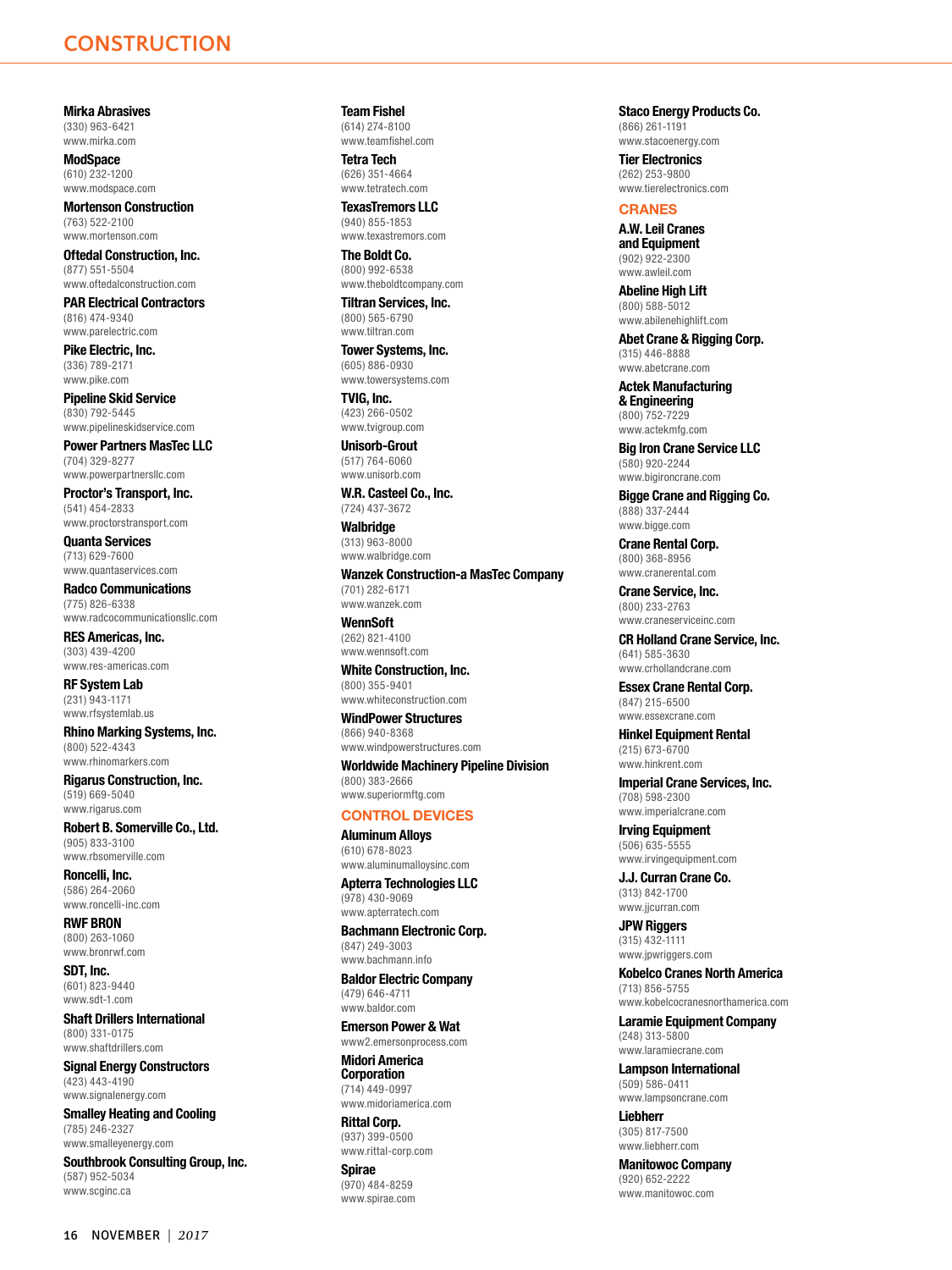<span id="page-4-0"></span>**Mr. Crane** (714) 633-2100 [www.mrcrane.com](http://www.mrcrane.com)

**NCSG Crane & Heavy Hauling** (855) 560-5050 [www.ncsg.com](http://www.ncsg.com)

**Northwest Crane Service LLC** (405) 373-2979 [www.northwestcraneservice.com](http://www.northwestcraneservice.com)

**Phillippi Equipment Co.** (651) 406-4900 [www.pecoequip.com](http://www.pecoequip.com)

**Stevenson Crane Service** (630) 972-9199 [www.stevensoncrane.com](http://www.stevensoncrane.com)

**TEREX** (203) 222-7170 [www.terex.com](http://www.terex.com)

**Truck Crane Service** (651) 406-4949 [www.truckcraneservice.com](http://www.truckcraneservice.com)

**Walter Payton Power Equipment** (800) 922-5508 [www.wppellc.com](http://www.wppellc.com)

**Wanzek Construction-a MasTec Company** (701) 282-6171 [www.wanzek.com](http://www.wanzek.com)

**White Construction, Inc.** (800) 355-9401 [www.whiteconstruction.com](http://www.whiteconstruction.com)

# **DATA LOGGERS**

**AEMC Instruments** (603) 749-6434 [www.aemc.com](http://www.aemc.com)

**Anemometry Specialists, Inc.** (712) 200-2281 [www.anemometry.com](http://www.anemometry.com)

**APRS World LLC** (507) 454-2727 [www.aprsworld.com](http://www.aprsworld.com)

**Campbell Scientific, Inc.** (435) 227-9000 [www.campbellsci.com](http://www.campbellsci.com)

**CCS-Inc.** (540) 382-4234 [www.ccs-inc.com](http://www.ccs-inc.com)

**Onset Computer Corp.** (800) 564-4377 [www.onsetcomp.com](http://www.onsetcomp.com)

**Tempco Electric Heaters** (630) 350-2252 [www.tempco.com](http://www.tempco.com)

## **ELECTRICAL SERVICES**

**Aevenia** (218) 284-9500 [www.aevenia.com](http://www.aevenia.com)

**Aldridge Electric** (847) 680-5200 [www.aldridge-electric.com](http://www.aldridge-electric.com)

**Ascent** (800) 565-6790 [www.ascent.ca](http://www.ascent.ca)

**Baumer Ltd. U.S.A.** (860) 621-2121 [www.baumer.com](http://www.baumer.com)

**Belyea Co.** (610) 515-8775 [www.belyeapower.com](http://www.belyeapower.com) **Beta Engineering LLC** (318) 487-9599 [www.betaengineering.com](http://www.betaengineering.com)

**CEI Electrical Contractors** (406) 748-4048 [www.cei-online.com](http://www.cei-online.com)

**Christenson Electric, Inc.** (503) 419-3300 [www.christenson.com](http://www.christenson.com)

**Cummings Electrical, Inc.** (817) 355-5300 [www.cummingselec.com](http://www.cummingselec.com)

**Ema Electromechanics** (325) 235-8000 [www.emaelectromechanics.com](http://www.emaelectromechanics.com)

**Faith Technologies, Inc.** (920) 738-1500 [www.faithtechnologies.com](http://www.faithtechnologies.com)

**GENEX Power Systems Corp.** (877) 807-3632 [www.genexpower.com](http://www.genexpower.com)

**Great Southwestern Construction** (303) 688-5816 [www.gswc.us](http://www.gswc.us)

**G&W Electric Co.** (708) 388-5010 [www.gwelec.com](http://www.gwelec.com)

**H&G Electrical Services** (574) 282-2596 [www.hgservices.com](http://www.hgservices.com)

**Hawkeye LLC Elecnor** (631) 447-3100 [www.elecnor.com](http://www.elecnor.com)

**Hypower, Inc.** (954) 978-9300 [www.hypowerinc.com](http://www.hypowerinc.com)

**IES Industrial, Inc.** (713) 860-1500 [www.ies-corporate.com](http://www.ies-corporate.com)

**John Burns Construction** (708) 326-3500 [www.jbconstructionco.com](http://www.jbconstructionco.com)

**K-Line Group** (905) 640-2002 [www.k-line.ca](http://www.k-line.ca)

**Koontz Electric Company, Inc.** (501) 354-2526 [www.koontzelectric.com](http://www.koontzelectric.com)

**Larkin Enterprises, Inc.** (207) 794-8700 [www.larkinent.com](http://www.larkinent.com)

**MasTec North America, Inc.** (305) 599-1800 [www.mastec.com](http://www.mastec.com)

**Michels Corp.** (920) 583-3132 [www.michels.us](http://www.michels.us)

**Muth Electric, Inc.** (605) 996-3983 [www.muthelectric.com](http://www.muthelectric.com)

**Pike Electric, Inc.** (800) 424-7453 [www.pike.com](http://www.pike.com)

**Power Partners MasTec LLC** (704) 329-8277 [www.powerpartnersllc.com](http://www.powerpartnersllc.com)

**PowerTel Utilities Contractors** (705) 866-2825 [www.powertel.ca](http://www.powertel.ca)

**Rauhorn Electric, Inc.** (586) 992-0400 [www.rauhornelectric.com](http://www.rauhornelectric.com)

**Robinson Brothers Construction** (360) 576-5359

[www.rbc-utility.com](http://www.rbc-utility.com)

**S&C Electric Co.** (773) 338-1000 [www.sandc.com](http://www.sandc.com)

**Sorensen Companies, Inc.** (801) 773-4390 [www.gosci.com](http://www.gosci.com)

**Super Power, Inc.** (518) 346-1414 [www.superpower-inc.com](http://www.superpower-inc.com)

**System 3, Inc.** (916) 979-0550 [www.system3inc.com](http://www.system3inc.com)

**The Townsend Corporation** (765) 468-3007 [www.thetownsendcorp.com](http://www.thetownsendcorp.com)

**Transformer Service, Inc.** (603) 224-4006

[www.transformer-svc.com](http://www.transformer-svc.com) **Valley Electrical** 

**Consolidated** (800) 589-5704 [www.vecohio.com](http://www.vecohio.com)

**W.R. Casteel Co., Inc.** (724) 437-3672 [www.wrcasteel.com](http://www.wrcasteel.com)

**Windemuller** (616) 877-8770 [www.windemuller.us](http://www.windemuller.us)

### **ENCLOSURES**

**Concast, Inc.** (507) 732-4095 [www.concastinc.com](http://www.concastinc.com)

**Fibox, Inc.** (410) 760-9696 [www.fiboxusa.com](http://www.fiboxusa.com)

**Highline Products** (803) 628-4380 [www.highlineproducts.com](http://www.highlineproducts.com)

**Marsh Electronics, Inc.** (800) 236-8327 [www.marshelectronics.com](http://www.marshelectronics.com)

**Oldcastle Precast Enclosures** (888) 965-3227 [www.oldcastleprecast.com](http://www.oldcastleprecast.com)

**PACS Industries, Inc.** (516) 465-7100 [www.pacsindustries.com](http://www.pacsindustries.com)

**Parkline, Inc.** (800) 786-4855 [www.parkline.com](http://www.parkline.com)

**RLH Industries, Inc.** (714) 532-1672 [www.fiberopticlink.com](http://www.fiberopticlink.com)

**Thermo Bond Buildings** (800) 356-2686 [www.thermobond.com](http://www.thermobond.com)

# **ENCODERS**

**Encoder Products** (800) 366-5412 [www.encoder.com](http://www.encoder.com)

**CST Custom Sensors** (805) 552-3599 [www.cstsensors.com](http://www.cstsensors.com)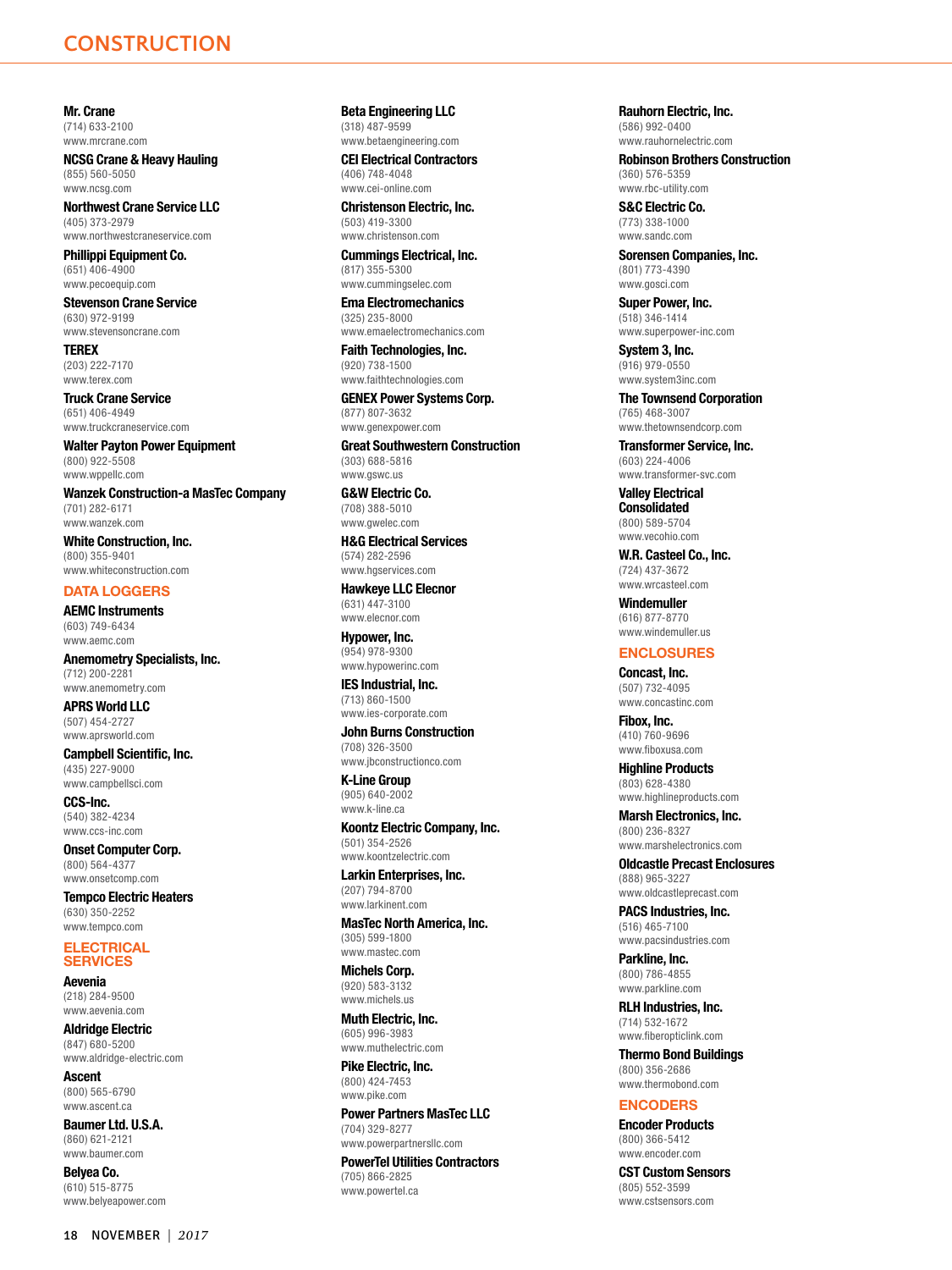# <span id="page-5-0"></span>**Dynapar**

(800) 873-8731 [www.dynapar.com](http://www.dynapar.com)

**Leine & Linde AB** 46 152 265 00 [www.leinelinde.fi](http://www.leinelinde.fi)

**SCANCON Encoders** 45 481 727 02 [www.scancon.dk](http://www.scancon.dk)

**Sick Stegmann** (800) 325-7425 [www.sick.com](http://www.sick.com)

# **ENGINEERING SERVICES**

**ADM-Works** (714) 245-0536 [www.adm-works.com](http://www.adm-works.com)

**AECOM** (213) 593-8100 [www.aecom.com](http://www.aecom.com)

**AMEC** (978) 692-9090 ext. 306 [www.amec.com](http://www.amec.com)

**American Superconductor** (978) 842-3000 [www.amsc.com](http://www.amsc.com)

**American Technical Services**

(605) 339-3722 [www.ats-sd.com](http://www.ats-sd.com)

**Ampirical Solutions LLC** (985) 809-5240 [www.ampirical.com](http://www.ampirical.com)

**Askew Industrial Corporation** (800) 322-7539 [www.askewindustrial.com](http://www.askewindustrial.com)

**ATI Wind (ATI Eolien)** (418) 732-2552 [www.ati-eolien.com](http://www.ati-eolien.com)

**Atkins North America** (800) 477-7275 [www.atkinsglobal.com](http://www.atkinsglobal.com)

**Aubrey Silvey Enterprises, Inc.** (770) 834-0738 [www.silvey.com](http://www.silvey.com)

**Ayres Associates** (715) 834-3161 [www.ayresassociates.com](http://www.ayresassociates.com)

**AWS Truepower** (518) 213-0044 [www.awstruepower.com](http://www.awstruepower.com)

**Barr Engineering Co.** (952) 832-2600 [www.barr.com](http://www.barr.com)

**Beta Engineering LLC** (318) 487-9599 [www.betaengineering.com](http://www.betaengineering.com)

**Bolton & Menk, Inc.** (507) 625-4171 [www.bolton-menk.com](http://www.bolton-menk.com)

**Braun Intertec Corporation** (952) 995-2000 [www.braunintertec.com](http://www.braunintertec.com)

**C.H. Guernsey & Co.** (405) 416-8100 [www.chguernsey.com](http://www.chguernsey.com)

**Careba Mott MacDonald** (781) 915-0015 [www.power.mottmac.com](http://www.power.mottmac.com)

**CHA**

(518) 453-4500 [www.chacompanies.com](http://www.chacompanies.com)

**Commonwealth Associates, Inc.** (517) 788-3000 [www.cai-engr.com](http://www.cai-engr.com)

**CTL/Thompson, Inc.** (303) 825-0777 [www.ctlt.com](http://www.ctlt.com)

**CUBE Engineering GmbH**

49 5612885730 [www.cube-engineering.com](http://www.cube-engineering.com)

**Culver Careers** (858) 875-1004 [www.culvercareers.com](http://www.culvercareers.com) **DARcorporation** (785) 832-0434

[www.darcorp.com](http://www.darcorp.com) **DEX**

(888) 678-9201 [www.dex.com](http://www.dex.com)

**Donald Keef & Associates, Inc.** (530) 223-1413

[www.dka-inc.com](http://www.dka-inc.com) **EAPC**

(701) 775-3000 [www.eapc.net](http://www.eapc.net)

# **Elcon Associates, Inc.**

(503) 644-2490 [www.elcon.com](http://www.elcon.com)

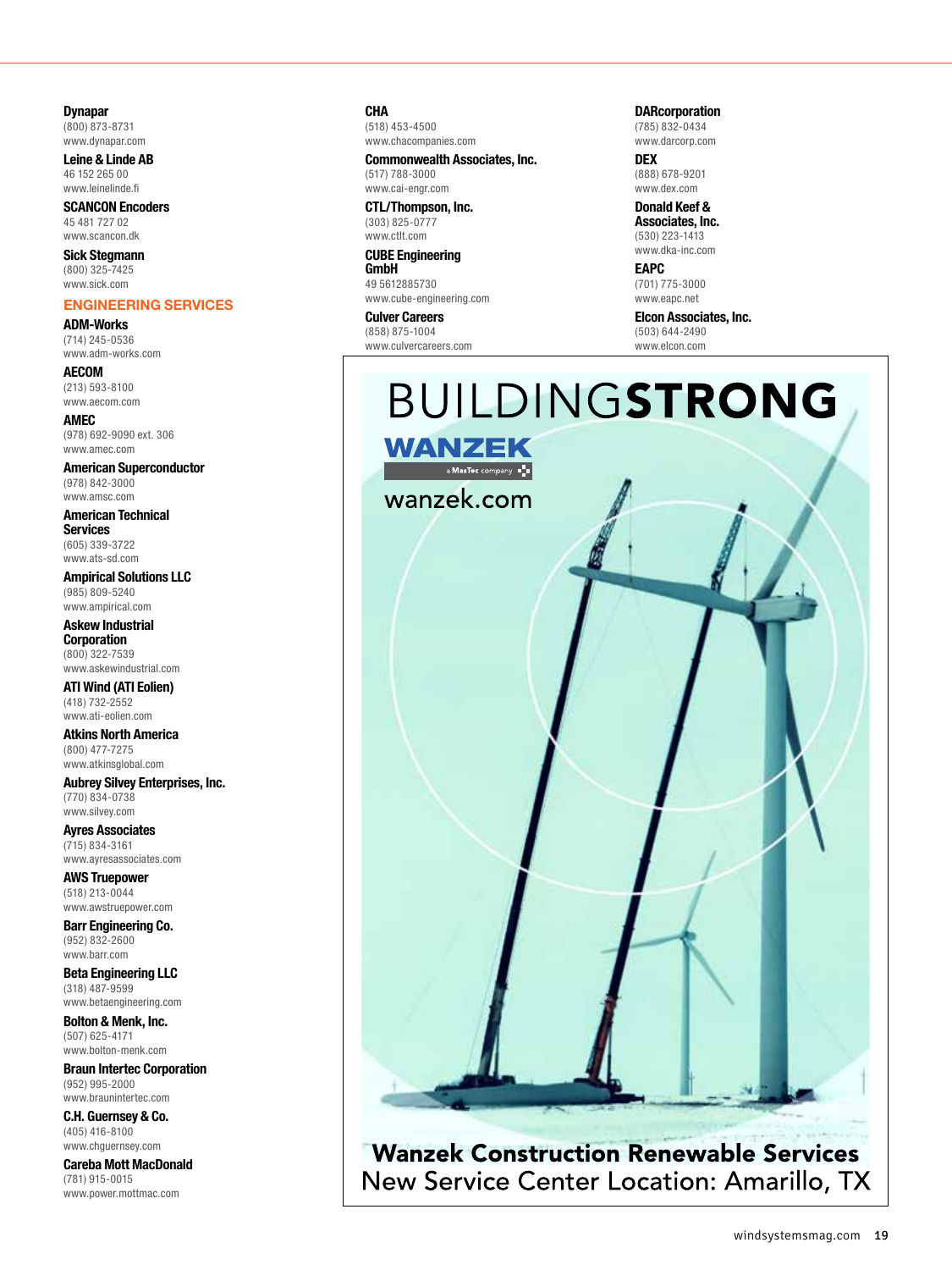**Electronics Research, Inc.** (812) 925-6000 [www.eriinc.com](http://www.eriinc.com)

**GAI Consultants, Inc.** (412) 476-2000 [www.gaiconsultants.com](http://www.gaiconsultants.com)

**Golder Associates** (905) 567-4444 [www.golder.com](http://www.golder.com)

**GZA GeoEnvironmental, Inc.** (781) 278-3700 [www.gza.com](http://www.gza.com)

**HDR** (402) 399-1000 [www.hdrinc.com](http://www.hdrinc.com)

**Hypower Renewable Energy** (954) 978-9300 [www.hypowerinc.com](http://www.hypowerinc.com)

**Industrial Power Technology** (201) 791-5050 [www.power-tech.com](http://www.power-tech.com)

**Innoventor, Inc.** (314) 785-0900 [www.innoventor.net](http://www.innoventor.net)

**JR2 Energy Services, Inc.** (713) 559-0150 [www.jr2energy.com](http://www.jr2energy.com)

**Knight Piesold, Ltd.** (303) 629-8788 [www.knightpiesold.com](http://www.knightpiesold.com)

**L. Nardella Associates, Ltd.** (450) 967-1000 [www.nardellagroup.com](http://www.nardellagroup.com)

**Larson Engineering, Inc.** (651) 481-9120 [www.larsonengr.com](http://www.larsonengr.com)

**M&S Engineering** (830) 228-5446 [www.msengr.com](http://www.msengr.com)

**McMillen LLC** (208) 342-4214 [www.mcmillen-llc.com](http://www.mcmillen-llc.com)

**Meridian Associates, Inc.** (800) 466-5505 [www.meridianassoc.com](http://www.meridianassoc.com)

**Michels Corp.** (920) 583-3132 [www.michels.us](http://www.michels.us)

**Midwest Engineering Services, Inc.** (800) 548-7901 [www.midwesteng.com](http://www.midwesteng.com)

**Mortenson Construction** (763) 522-2100 [www.mortenson.com](http://www.mortenson.com)

**Northwest Utility Services LLC** (253) 891-7802 [www.nwutility.com](http://www.nwutility.com)

**Nova Partners, Inc.** (650) 324-5324 [www.novapartners.com](http://www.novapartners.com)

**Peak Power Engineering, Inc.** (303) 462-1100 [www.peakpwr.com](http://www.peakpwr.com)

**Pike Electric, Inc.** (336) 789-2171 [www.pike.com](http://www.pike.com)

**POWER Engineers** (208) 788-3456 [www.powereng.com](http://www.powereng.com)

**Power Partners MasTec LLC** (704) 329-8277 [www.powerpartnersllc.com](http://www.powerpartnersllc.com)

**Power System Engineering** (866) 825-8895 [www.powersystem.org](http://www.powersystem.org)

**R.J. Burnside & Associates Limited** (519) 941-5331 [www.rjburnside.com](http://www.rjburnside.com)

**Ransom Environmental Consultants, Inc.** (207) 772-2891 www.ransomeny.com

**Ricardo, Inc.** (734) 397-6666 [www.ricardo.com](http://www.ricardo.com)

**RISE Engineering** (401) 467-6454 [www.thielsch.com](http://www.thielsch.com)

**RRD Engineering** (970) 581-8091 [www.rrdengineering.com](http://www.rrdengineering.com)

**S&C Electric Co.** (773) 338-1000 [www.sandc.com](http://www.sandc.com)

**Samuel Engineering, Inc.** (303) 567-7619 [www.samuelengineering.com](http://www.samuelengineering.com)

**Sargent & Lundy LLC** (312) 269-2000 [www.sargentlundy.com](http://www.sargentlundy.com)

**Schnabel Engineering** (804) 264-3222 [www.schnabel-eng.com](http://www.schnabel-eng.com)

**SED** (585) 265-2384 [www.sed-net.com](http://www.sed-net.com)

**SGC Engineering LLC** (207) 347-8100 [www.sgceng.com](http://www.sgceng.com)

**Signal Energy Constructors** (423) 443-4190 [www.signalenergy.com](http://www.signalenergy.com)

**Stanley Consultants** (800) 553-9694 [www.stanleyconsultants.com](http://www.stanleyconsultants.com)

**Stantec** (780) 917-7000 [www.stantec.com](http://www.stantec.com)

**Tectonic Engineering & Surveying Consultants P.C.** (800) 829-6531 [www.tectonicengineering.com](http://www.tectonicengineering.com)

**Tetra Tech** (626) 351-4664 [www.tetratech.com](http://www.tetratech.com)

**The Riley Group, Inc.** (425) 415-0551 [www.riley-group.com](http://www.riley-group.com)

**The SPE Group** (810) 364-3331 [www.spepower.com](http://www.spepower.com)

**3U Technologies LLC** (936) 441-3043 [www.3utech.com](http://www.3utech.com)

**Trintek Energy Consultants** (512) 721-8520 [www.trintek-energy.com](http://www.trintek-energy.com)

**URS Corp.** (415) 774-2700 [www.urscorp.com](http://www.urscorp.com) **W.R. Casteel Co., Inc.** (724) 437-3672 [www.wrcasteel.com](http://www.wrcasteel.com)

**White Construction, Inc.** (800) 355-9401 [www.whiteconstruction.com](http://www.whiteconstruction.com)

**Willett Hofmann & Associates, Inc.** (815) 284-3381 [www.willetthofmann.com](http://www.willetthofmann.com)

**Wind Prospect, Inc.** [www.windprospect.com](http://www.windprospect.com)

**Woolpert, Inc.** (937) 461-5660 [www.woolpert.com](http://www.woolpert.com)

# **FASTENERS**

**AA Anchor Bolt**

(248) 349-6565 [www.aaanchorbolt.com](http://www.aaanchorbolt.com)

**AFI Industries, Inc.** (630) 462-0400 [www.afiindustries.com](http://www.afiindustries.com)

**Alcoa Fastening Systems & Rings** 800-388-4825 [www.alcoa.com](http://www.alcoa.com)

**Askew Industrial Corp.** (800) 322-7539 [www.askewindustrial.com](http://www.askewindustrial.com)

**Auge Industrial Fasteners** (713) 956-1700 [www.august-friedberg.com](http://www.august-friedberg.com)

**August Friedberg** (216) 898-2142 [www.august-friedberg.com](http://www.august-friedberg.com)

**BBC Fasteners, Inc.** (800) 323-1347 [www.bbcfasteners.com](http://www.bbcfasteners.com)

**Boker's, Inc.** (612) 729-9365 [www.bokers.com](http://www.bokers.com)

**Chicago Industrial Fasteners** (571) 261-4321

[www.chicagoindustrialfasteners.com](http://www.chicagoindustrialfasteners.com)

**Copper State Bolt & Nut** (800) 603-6887 [www.copperstate.com](http://www.copperstate.com)

**DGI-MENARD, Inc.** (412) 620-6000

[www.menardusa.com](http://www.menardusa.com) **DISC-LOCK International**

(877) 724-2060 [www.disc-lock.com](http://www.disc-lock.com)

**Dokka Fasteners** (248) 202-5115 [www.dokkafasteners.com](http://www.dokkafasteners.com)

**Earnest Machine Products** (800) 327-6378

[www.earnestmachine.com](http://www.earnestmachine.com) **EGC Enterprises, Inc.** (440) 285-5835

[www.egcflexiblegraphitesolutions.com](http://www.egcflexiblegraphitesolutions.com) **Fastenal**

(507) 454-5374 [www.fastenal.com](http://www.fastenal.com)

**FCI-BURNDY Products** (800) 237-2374 [www.fci.com](http://www.fci.com)

**Gexpro Services** (972) 915-1700 [www.gexproservices.com](http://www.gexproservices.com)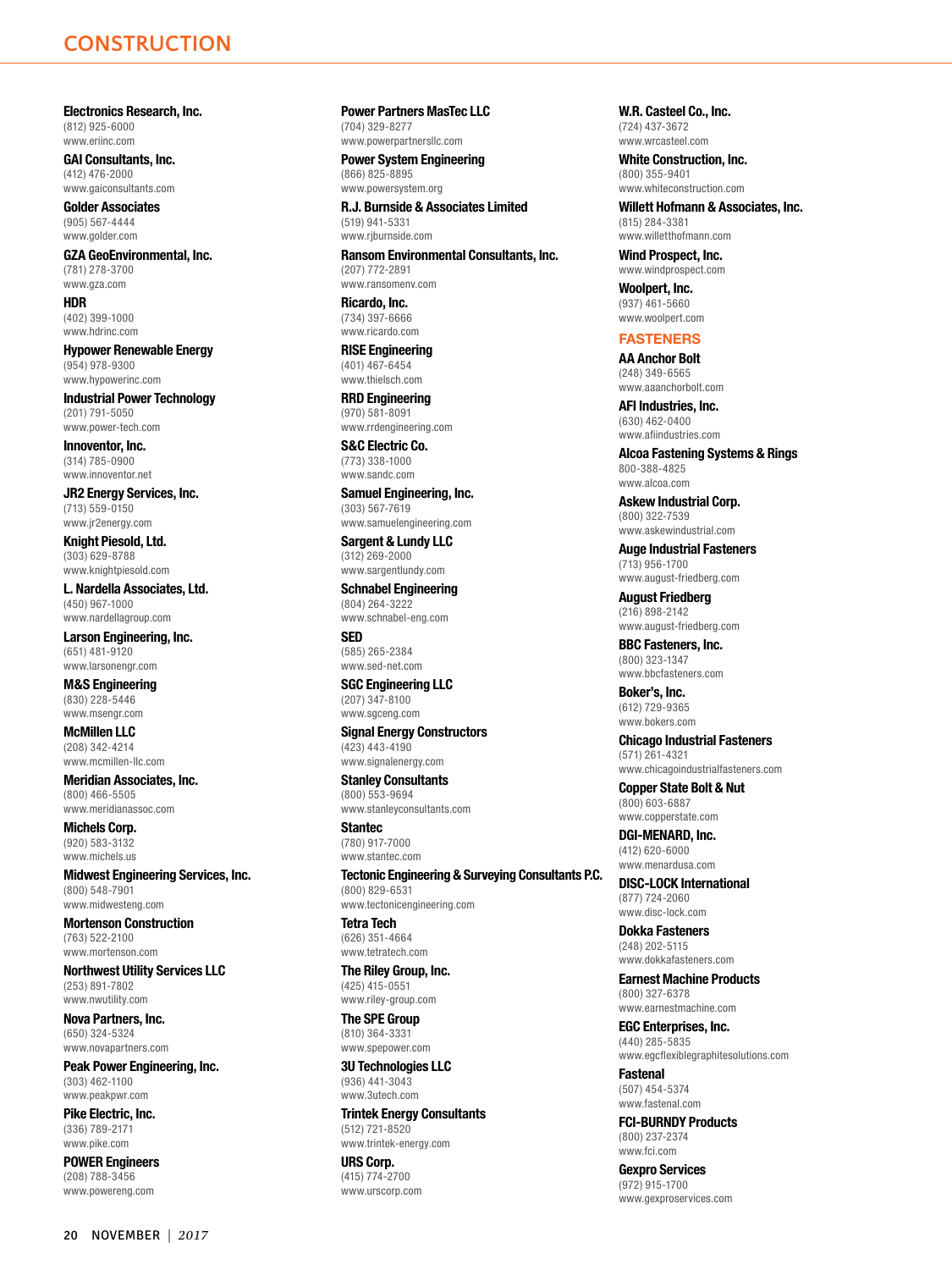<span id="page-7-0"></span>**Intellifast USA** +49 (0) 06232 91950 [www.intellifast.de](http://www.intellifast.de)

**JW Winco** (800) 877-8351 [www.jwwinco.com](http://www.jwwinco.com)

**Kerr Lakeside, Inc.** (800) 487-5377 [www.kerrlakeside.com](http://www.kerrlakeside.com)

**Mudge Fasteners** (800) 634-0406 [www.mudgefasteners.com](http://www.mudgefasteners.com)

**Nelson Stud Welding, Inc.** (800) 635-9353 [www.nelsonstud.com](http://www.nelsonstud.com)

**Nord-Lock** (412) 279-1149 [www.nord-lock.com](http://www.nord-lock.com)

**Nova Machine Products, Inc.** (216) 898-8022 [www.novamachine.com](http://www.novamachine.com)

**Nylok Corp.** (586) 786-0100 [www.nylok.com](http://www.nylok.com)

**Portland Bolt & Manufacturing** (800) 547-6758 [www.portlandbolt.com](http://www.portlandbolt.com)

**Process Products, Ltd.** (800) 263-2977 [www.process-products.com](http://www.process-products.com)

**Randack Fasteners Americas (RFA)** (847) 847-1280 [www.rs-randack.de](http://www.rs-randack.de)

**RPM Carbide Die, Inc.** (419) 894-6426 [www.rpmprecision.com](http://www.rpmprecision.com)

**Safety Socket LLC** (224) 484-6222 [www.safetysocket.com](http://www.safetysocket.com)

**The Dyson Corp.** (440) 946-3500 [www.dysoncorp.com](http://www.dysoncorp.com)

**Threaded Fasteners, Inc.** (251) 432-0107 [www.threadedfastenersinc.com](http://www.threadedfastenersinc.com)

**TurnaSure LLC** (800) 525-7193 [www.turnasure.com](http://www.turnasure.com)

**Valley Forge & Bolt Mfg. Co.** (602) 269-5748 [www.vfbolts.com](http://www.vfbolts.com)

# **FOUNDATIONS/COMPONENTS**

**Bassett Mechanical** (920) 759-2500 [www.bassettmechanical.com](http://www.bassettmechanical.com)

**Dayton Superior Corp.** (937) 866-0711 [www.daytonsuperior.com](http://www.daytonsuperior.com)

**DYWIDAG Systems International** (630) 739-1100 [www.dsiamerica.com](http://www.dsiamerica.com)

**Ehresmann Engineering, Inc.** (800) 291-6658 [www.ehresmannengineering.com](http://www.ehresmannengineering.com)

**Fabsco Corp.** (708) 371-7500 [www.fabscocorp.com](http://www.fabscocorp.com) **Flatiron** (303) 485-4050 [www.flatironcorp.com](http://www.flatironcorp.com)

**Foresight Products LLC** (303) 286-8955 [www.earthanchor.com](http://www.earthanchor.com)

**NTC Wind Energy** (800) 359-0372 [www.ntcwind.com](http://www.ntcwind.com)

**National Concrete Accessories** (888) 777-9272 [www.nca.ca](http://www.nca.ca)

**PAGEL-U.S.A. Industrial Grouts & Mortars** (952) 942-6105 [www.pagel-usa.com](http://www.pagel-usa.com)

**Sankosha U.S.A., Inc.** (888) 711-2436 [www.sankosha-usa.com/sanearth.asp](http://www.sankosha-usa.com/sanearth.asp)

**SPX Hydraulic Technologies** (815) 874-5556 [www.spxhydraulictech.com](http://www.spxhydraulictech.com)

**Trenwa, Inc.** (859) 781-0831 [www.trenwa.com](http://www.trenwa.com)

**Williams Form Engineering Corp.** (616) 866-0815 [www.williamsform.com](http://www.williamsform.com)

# **FOUNDATIONS/SERVICES**

**Advanced GeoServices Corp.** (610) 840-9100 [www.advancedgeoservices.com](http://www.advancedgeoservices.com)

**Cajun Industries LLC** (225) 753-5857 [www.cajunusa.com](http://www.cajunusa.com)

**Construction Drilling, Inc.** (250) 746-4408 [www.constructiondrilling.ca](http://www.constructiondrilling.ca)

**Epoxy Design Systems** (713) 461-8733 [www.epoxydesign.com](http://www.epoxydesign.com)

**GAI Consultants, Inc.** (412) 476-2000 [www.gaiconsultants.com](http://www.gaiconsultants.com)

**Geopier Foundation Co.** (704) 439-1790 [www.geopier.com](http://www.geopier.com)

**Hayward Baker, Inc.** (800) 456-6548 [www.haywardbaker.com](http://www.haywardbaker.com)

**Industrial Piping & Steel** (361) 884-1677 [www.industrialpipingandsteel.com](http://www.industrialpipingandsteel.com)

**Michels Corp.** (920) 583-31 [www.michels.us](http://www.michels.us)

**Mortenson Construction** (763) 522-2100 [www.mortenson.com](http://www.mortenson.com)

**Nicholson Construction Company** (800) 388-2340 [www.nicholsonconstruction.com](http://www.nicholsonconstruction.com)

**Subsurface Constructors, Inc.** (866) 421-2460 [www.subsurfaceconstructors.com](http://www.subsurfaceconstructors.com)

**Tensar International Corp.** (770) 344-2090

[www.tensar-international.com](http://www.tensar-international.com) **Wanzek Construction-a MasTec Company** (701) 282-6171 [www.wanzek.com](http://www.wanzek.com)

**Wind Rush LLC** (855) 267-9463 [www.windrushllc.com](http://www.windrushllc.com)

# **FOUNDATIONS/SYSTEMS**

**Alabama Metal Industries Corporation** (800) 366-2642 [www.amico-stayform.com](http://www.amico-stayform.com)

**BN Products** (800) 992-3833 [www.bnproducts.com](http://www.bnproducts.com)

**BP Composites, Ltd.** (780) 448-9338 [www.bpcomposites.com](http://www.bpcomposites.com)

**Con-Tech Systems, Ltd.** (604) 946-5571 [www.contechsystems.com](http://www.contechsystems.com)

**FASCUT Industries, Inc.** (608) 643-6678 [www.fascut.com](http://www.fascut.com)

**Helical Technology** (303) 225-0075 [www.helicaltechnology.com](http://www.helicaltechnology.com)

**Highline Products** (803) 628-4380 [www.highlineproducts.com](http://www.highlineproducts.com)

**ITW Densit** 45 98167011 [www.densit.com](http://www.densit.com)

**ITW Fastgrout** (215) 855-8450

[www.chockfastgrout.com](http://www.chockfastgrout.com)

**MacLean-Dixie** (855) 677-7447 [www.macleanpower.com](http://www.macleanpower.com)

# **HEAVY EQUIPMENT**

**Allied Construction Products** (216) 431-2600 [www.alliedcp.com](http://www.alliedcp.com)

**Bobcat Company** (800) 743-4340 [www.bobcat.com](http://www.bobcat.com)

**Case Construction Equipment** (866) 542-2736 [www.casece.com](http://www.casece.com)

**Caterpillar, Inc.** (309) 675-1000 [www.cat.com](http://www.cat.com)

**Chicago Pneumatic** (800) 624-4735 [www.cp.com/usen](http://www.cp.com/usen)

**Digga** (563) 875-7915 [www.diggausa.com](http://www.diggausa.com)

**Ditch Witch** (800) 654-6481 [www.ditchwitch.com](http://www.ditchwitch.com)

**Gehl Company** (262) 334-9461 [www.gehl.com](http://www.gehl.com)

**Gradall Industries** (330) 339-2211

[www.gradall.com](http://www.gradall.com) **JCB Inc.** (912) 447-2000 [www.jcbna.com](http://www.jcbna.com)

**John Deere Construction** (800) 537-8233 [www.deere.com](http://www.deere.com)

**Komatsu America** (847) 437-5800 [www.komatsuamerica.com](http://www.komatsuamerica.com)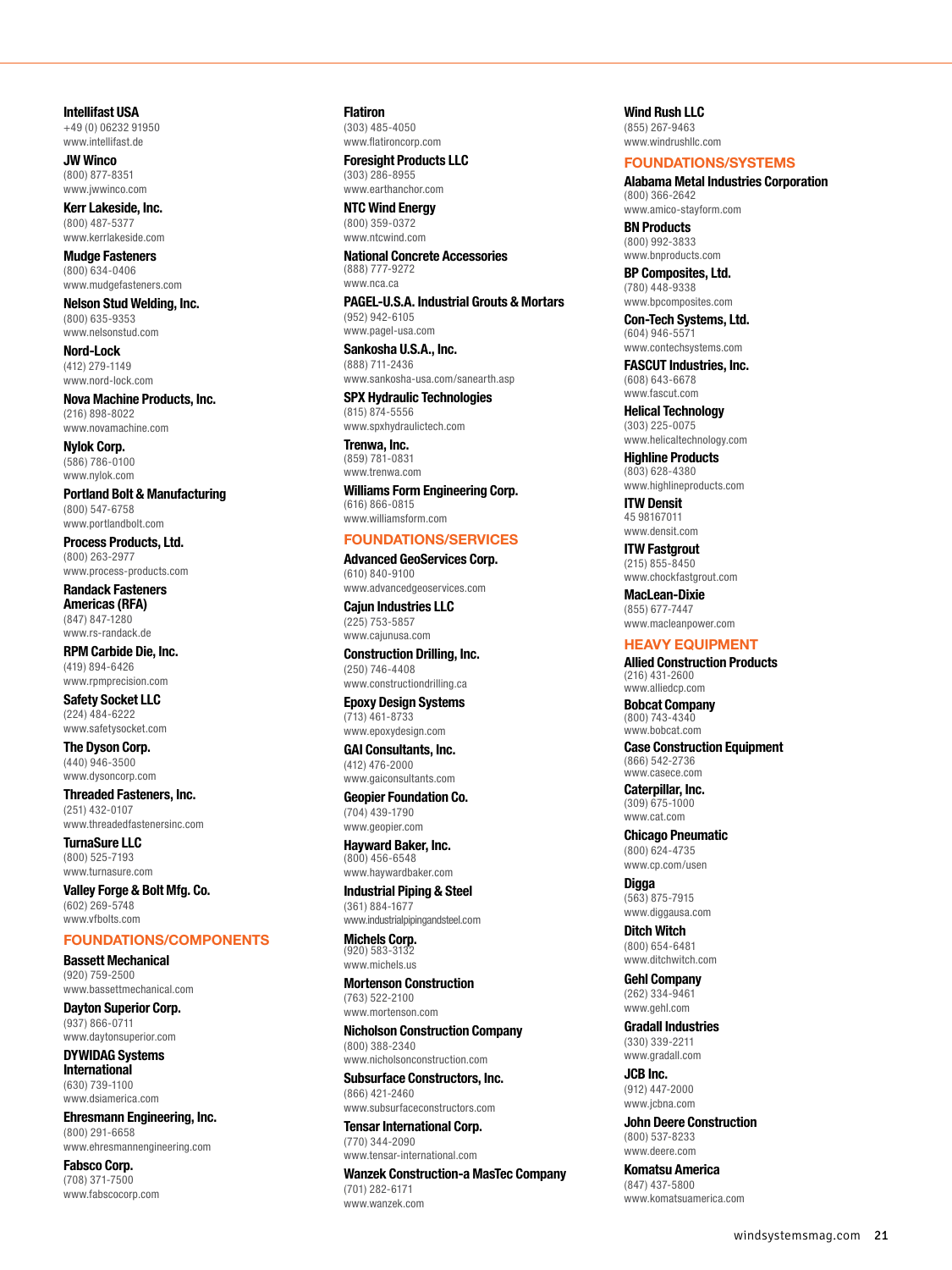<span id="page-8-0"></span>**Sankosha U.S.A., Inc.** (888) 711-2436 [www.sankosha-usa.com/sanearth.asp](http://www.sankosha-usa.com/sanearth.asp)

**Scott-Macon Equipment** (713) 721-7070 [www.smequipment.com](http://www.smequipment.com)

**Stevenson Crane Service** (630) 972-9199 [www.stevensoncrane.com](http://www.stevensoncrane.com)

**Tesmec U.S.A., Inc.** (817) 473-2233 [www.tesmec.com](http://www.tesmec.com)

**Trench Grader** (870) 697-2226 [www.trenchgrader.com](http://www.trenchgrader.com)

**Volvo Construction Equipment & Services** (713) 681-9221 [www.vcespower.com](http://www.vcespower.com)

**YANMAR America Corp.** (770) 877-9894 [www.yanmar.com](http://www.yanmar.com)

### **METEOROLOGICAL TOWERS/ INSTALLATION**

**Anemometry Specialists, Inc.**  $(712)$  200-228 [www.anemometry.com](http://www.anemometry.com)

**Harness Energy LLC** (970) 376-5468 [www.harnessenergyllc.com](http://www.harnessenergyllc.com)

**Hi-Tech Towers, Inc.** (217) 784-5212 [www.hi-techtowers.com](http://www.hi-techtowers.com)

**Karbon Zero** (505) 821-6654 [www.karbonzero.com](http://www.karbonzero.com)

**KB Energy Co.** (307) 378-3480 [www.kbenergy.com](http://www.kbenergy.com)

**Renewable NRG Systems** (802) 482-2255 [www.nrgsystems.com](http://www.nrgsystems.com)

**R&J Services** (307) 399-1517 [www.rjsrv.com](http://www.rjsrv.com)

**Sabre Towers and Poles** (866) 254-3707 [www.sabretowersandpoles.com](http://www.sabretowersandpoles.com)

**Sentrex Wind Services, Inc.** (506) 849-0026 [www.sentrexwind.com](http://www.sentrexwind.com)

**Turris Corp.** (905) 877-8885 [www.turriscorp.com](http://www.turriscorp.com)

**WINData, Inc.** (406) 209-8111 [www.windata-inc.com](http://www.windata-inc.com)

## **NETWORKING**

**Amphenol Fiber Systems International** (800) 472-4225 [www.fibersystems.com](http://www.fibersystems.com)

**FreeWave Technologies** (303) 381-9200 [www.freewave.com](http://www.freewave.com)

**Hirschmann Automation** (717) 217-2200 [www.hirschmann.com](http://www.hirschmann.com)

**MSI Tec, Inc.** (866) 397-7388 [www.msitec.com](http://www.msitec.com) **N-TRON** (251) 342-2164 [www.n-tron.com](http://www.n-tron.com)

**Panduit Corp.** (800) 777-3300 [www.panduit.com](http://www.panduit.com)

**Sixnet LLC** (518) 877-5173 [www.sixnet.com](http://www.sixnet.com)

# **OCEAN SHIPPING SERVICES**

**Atlantic Container Line** (908) 518-5300 [www.aclcargo.com](http://www.aclcargo.com)

**Bellville Rodair International** (713) 921-5544 [www.bellvillerodair.com](http://www.bellvillerodair.com)

**Blue Water Shipping U.S., Inc.** (908) 624-0070 [www.bws.dk](http://www.bws.dk)

**Keppel AmFELS** (956) 831-8220 [www.kepcorp.com](http://www.kepcorp.com)

# **POWER CONDITIONING EQUIPMENT**

**Arteche PQ, Inc.** (262) 754-3883 [www.apqpowercom](http://www.apqpowercom)

**Mangoldt Reactors** (262) 618-2403 [www.mangoldt.com](http://www.mangoldt.com)

**Northeast Power Systems** (518) 792-4776 [www.nepsi.com](http://www.nepsi.com)

**Parker Hannifin-SSD Drives** (800) 272-7537 [www.parker.com](http://www.parker.com)

**Phase Technologies** (605) 343-7934 [www.phasetechnologies.com](http://www.phasetechnologies.com)

**Power Magnetics, Inc.** (609) 695-1170

[www.powermagneticsinc.com](http://www.powermagneticsinc.com) **PSI Repair Services, Inc.** (734) 853-5000 [www.psi-online.com](http://www.psi-online.com)

**S&C Electric Co.** (773) 338-1000 [www.sandc.com](http://www.sandc.com)

**United Chemi-Con Corp.** (847) 696-2000 [www.chemi-con.com](http://www.chemi-con.com)

# **POWER METERING/RELAYING EQUIPMENT**

**Beckwith Electric Co.** (727) 544-2326 [www.beckwithelectric.com](http://www.beckwithelectric.com)

**Elspec North America, Inc.** (815) 266-4210

[www.elspec-ltd.com](http://www.elspec-ltd.com) **LEM U.S.A.** (800) 236-5366 [www.lem.com](http://www.lem.com)

**Rodan Energy & Metering, Inc.** (905) 625-9900 [www.rodanpower.com](http://www.rodanpower.com)

**Schweitzer Engineering Laboratories, Inc.** (509) 332-1890 [www.selinc.com](http://www.selinc.com)

**ZIV U.S.A., Inc.** (877) 948-8721 [www.zivusa.com](http://www.zivusa.com)

## **POWER STORAGE**

**ClearSpan-a division of TekSupply** (800) 835-7877 [www.teksupply.com](http://www.teksupply.com)

**Dynapower Corp.** (800) 292-6792 [www.dynapower.com](http://www.dynapower.com)

**Energy Storage and Power LLC** (908) 658-4484 [www.energystorageandpower.com](http://www.energystorageandpower.com)

**Exide Industrial Energy** (678) 566-9000 [www.exide.com](http://www.exide.com)

**ZBB Energy Corp.** (262) 253-9800 [www.zbbenergy.com](http://www.zbbenergy.com)

# **PROJECT DUE DILIGENCE**

**Aero Solutions LLC** (720) 304-6882 [www.aerosolutionsllc.com](http://www.aerosolutionsllc.com) **AMEC**

(602) 733-6000 [www.amec.com](http://www.amec.com)

**Apex Clean Energy** (434) 220-7595 [www.apexcleanenergy.com](http://www.apexcleanenergy.com)

**AWS Truepower LLC** (518) 213-0044 [www.awstruepower.com](http://www.awstruepower.com)

**DNV GL** (281) 396-1000 [www.dnvusa.com](http://www.dnvusa.com)

**White Construction, Inc.** (800) 355-9401 [www.whiteconstruction.com](http://www.whiteconstruction.com)

**Wind Prospect, Inc.** 44 117 3017 151 [www.windprospect.com](http://www.windprospect.com)

# **RAILROADS**

**BNSF** (800) 795-2673 [www.bnsf.com](http://www.bnsf.com)

**Canadian Pacific** (877) 225-5277 [www.cpr.ca](http://www.cpr.ca)

**CN** (888) 668-4626 [www.cn.ca](http://www.cn.ca)

**CSX Transportation** (800) 232-0144 [www.csx.com](http://www.csx.com)

**Norfolk Southern** (855) 667-3655 [www.nscorp.com](http://www.nscorp.com)

**Union Pacific Carrier Services** (800) 877-5631 [www.upds.com](http://www.upds.com)

### **SUBSTATIONS**

**ABB, Inc.** (800) 435-7365 [www.abb.us](http://www.abb.us)

**Aubrey Silvey Enterprises, Inc.** (770) 834-0738 [www.silvey.com](http://www.silvey.com)

**Beta Engineering LLC** (318) 487-9599 [www.betaengineering.com](http://www.betaengineering.com)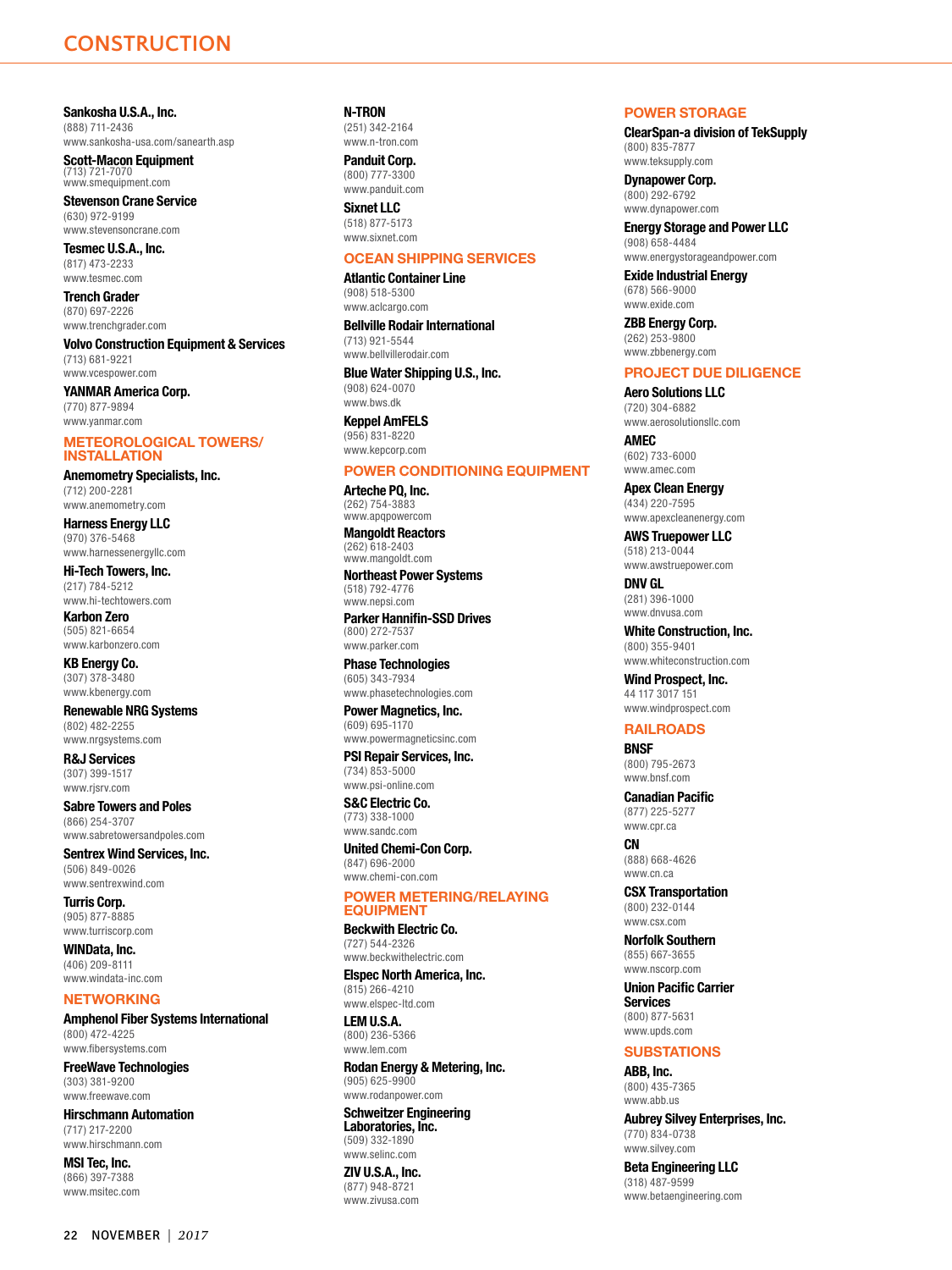<span id="page-9-0"></span>**Border States Electric** (800) 676-5834 [www.borderstates.com](http://www.borderstates.com)

**CG Power Systems** (636) 239-9300 [www.msepower.com](http://www.msepower.com)

**Champion Charter** (800) 562-7114 [www.champion-charter.com](http://www.champion-charter.com)

**DIS-TRAN Packaged Substations** (318) 448-0274 [www.distran.com](http://www.distran.com)

**Dynamic Ratings** (720) 556-2206 [www.dynamicratings.com](http://www.dynamicratings.com)

**Hamby Young** (800) 726-8444 [www.hambyyoung.com](http://www.hambyyoung.com)

**HBI Associates, Inc.** (806) 352-4960 [www.hbiassociates.com](http://www.hbiassociates.com)

**Hitachi HVB, Inc.** (770) 495-1755

www.hvhi.hitachi.us

**Keystone Electrical** (515) 283-2567 [www.keystoneemc.com](http://www.keystoneemc.com)

**KVA Supply Co.** (303) 217-7500 [www.kvasupply.com](http://www.kvasupply.com)

**MVA Power, Inc.** (450) 589-0445 [www.mvapower.com](http://www.mvapower.com)

**PACS Industries, Inc.** (516) 465-7100 [www.pacsindustries.com](http://www.pacsindustries.com)

**PAResources Substation** (414) 258-2366 [www.electricalsubstations.com](http://www.electricalsubstations.com)

**S & C Electric Company** (773) 338-1000 [www.sandc.com](http://www.sandc.com)

**Southern States LLC** (770) 946-4562 [www.southernstatesllc.com](http://www.southernstatesllc.com)

**Trachte, Inc.** (608) 835-5707 [www.trachteusa.com](http://www.trachteusa.com)

**Valmont Newmark** (402) 963-1000 [www.valmont.com](http://www.valmont.com)

# **SWITCHES/ SWITCHGEAR**

**ABB, Inc.** (800) 435-7365 [www.abb.us](http://www.abb.us)

**Acorn Technology Corp.** (915) 784-3500 [www.acorntechncorp.com](http://www.acorntechncorp.com)

**AZZ-Central Electric Manufacturing Company** (573) 642-6811

ww.azz.com/central-electric **Concast, Inc.**

(507) 732-4095 [www.concastinc.com](http://www.concastinc.com)

**Federal Pacific** (276) 669-4084 [www.pacswitchgearllc.com.com](http://www.pacswitchgearllc.com.com) **G&W Electric** (708) 388-5010 [www.gwelec.com](http://www.gwelec.com)

**PACS Industries, Inc.** (516) 465-7100 [www.pacsindustries.com](http://www.pacsindustries.com)

**The Tagos Group LLC** (713) 850-7031 [www.tagosgroup.com](http://www.tagosgroup.com)

# **THIRD-PARTY LOGISTICS**

**American Transport, Inc.** (412) 788-8878 [www.thetii.com](http://www.thetii.com)

**Blue Water Shipping U.S., Inc.** (954) 764-3190 [www.bws.dk](http://www.bws.dk)

**Cargotec Corporation** (419) 482-6000 [www.cargotec.com](http://www.cargotec.com)

**C.H. Robinson Project Logistics, Ltd.** (800) 323-7587 [www.chrprojectlogistics.com](http://www.chrprojectlogistics.com)

**Sotech Nitram** (800) 763-1353 [www.sotechnitram.com](http://www.sotechnitram.com)

**Union Pacific Carrier Services** (800) 877-5631 [www.upds.com](http://www.upds.com)

**Vectora Transportation** (312) 646-7260 [www.vectoratransportation.com](http://www.vectoratransportation.com)

# **TOOL/EQUIPMENT LEASING**

**Bolttech-Mannings** (724) 872-4873 [www.bolttech.com](http://www.bolttech.com)

**Mersino** (866) 637-7466 [www.mersino.com](http://www.mersino.com)

**Northeast Industrial Bolting & Torque** (484) 951-6628

[www.nibtorque.com](http://www.nibtorque.com)

# **TOOLS/TENSIONING**

**AIMCO** (800) 852-1368 [www.aimco-global.com](http://www.aimco-global.com)

**Alltite** (800) 498-6721 [www.alltite.net](http://www.alltite.net)

**Applied Bolting Technology** (800) 552-1999 [www.appliedbolting.com](http://www.appliedbolting.com)

**Atlas Copco** (248) 373-3000 [www.atlascopco.us](http://www.atlascopco.us)

**Aztec Bolting Services, Inc.** (281) 338-2112 [www.aztecbolting.com](http://www.aztecbolting.com)

**Boltight, Ltd.** 44 845 500 5556 [www.boltight.com](http://www.boltight.com)

**California Torque Products** (626) 320-1030 [www.caltorque.com](http://www.caltorque.com)

**Chicago Pneumatic** (800) 720-4049 [www.cp.com](http://www.cp.com)

**Enerpac** (800) 433-2766 [www.enerpac.com](http://www.enerpac.com)

**Fastorq** (800) 231-1075 [www.fastorq.com](http://www.fastorq.com)

**HD Electric Co.** (847) 473-4980 [www.hdelectriccompany.com](http://www.hdelectriccompany.com)

**HYTORC** (800) 367-4986 [www.hytorc.com](http://www.hytorc.com)

**INTEGRA Technologies** (310) 606-0855 [www.integratech.com](http://www.integratech.com)

**ITH Bolting Technology** (815) 363-4900 [www.ith.com](http://www.ith.com)

**J&M Diamond Tool Corp.** (401) 431-2220 [www.diamondtool.com](http://www.diamondtool.com)

**Jetyd Corporation** (201) 343-4570 [www.jetyd.com](http://www.jetyd.com)

**Jones Hydraulic Service** (713) 674-9571 [www.joneshydraulic.com](http://www.joneshydraulic.com)

**McCann Equipment, Ltd.** (800) 356-5624 [www.torquetools.com](http://www.torquetools.com)

**Millennium Torque & Tensioning** (724) 229-5020 [www.milltorc.com](http://www.milltorc.com)

**Norbar Torque Tools, Inc.** (866) 667-2272 [www.norbar.com](http://www.norbar.com)

**Norwolf Tool Works, Inc.** (201) 666-6655 [www.norwolf.com](http://www.norwolf.com)

**Power Team-an SPX Brand** (800) 541-1418 [www.spx.com/en/power-team/](http://www.spx.com/en/power-team/)

**RAD Torque Systems**

(800) 983-0044 [www.radtorque.com](http://www.radtorque.com)

**Snap-On Industrial** (877) 740-1900 [www.snapon.com/industrial](http://www.snapon.com/industrial)

**Stahlwille Tools N.A., Inc.** (800) 695-2714 [www.stahlwille.com](http://www.stahlwille.com)

**Team Torque** (888) 682-8675 [www.teamtorque.com](http://www.teamtorque.com)

**Tentec, Ltd.** 44 1215241990 [www.tentec.net](http://www.tentec.net)

**Titan Technologies International, Inc.** (281) 689-0922

[www.titanti.com](http://www.titanti.com) **TorcUP**

(888) 867-2871 [www.torcup.com](http://www.torcup.com)

**Torkworx LLC** (888) 502-9679 [www.torkworx.com](http://www.torkworx.com)

**Torqlite** (713) 983-7171 [www.torqlite.com](http://www.torqlite.com)

**Torque Tools California** (213) 380-8049 [www.torquetoolsca.com](http://www.torquetoolsca.com)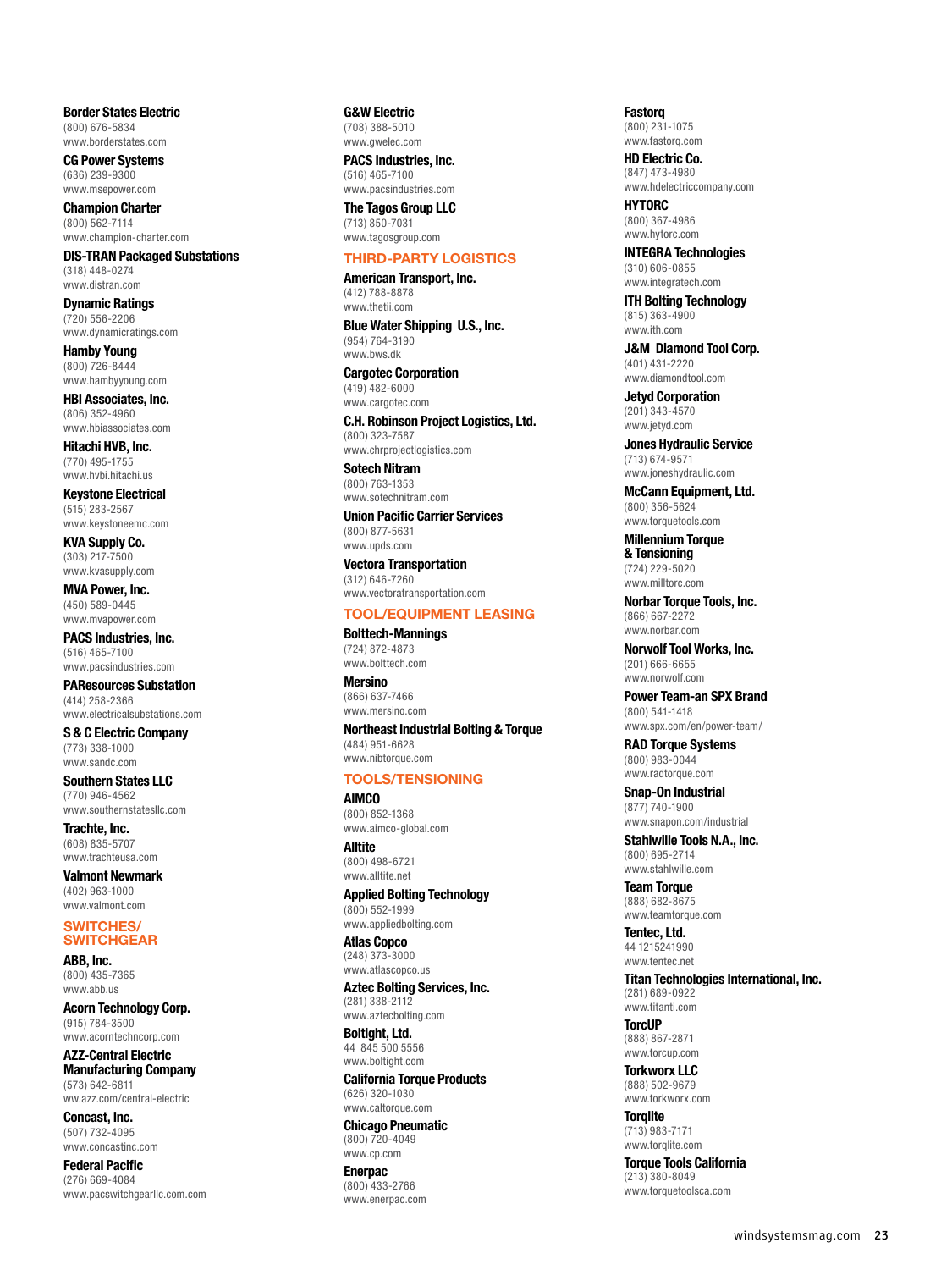<span id="page-10-0"></span>**Transcat** (800) 800-5001 [www.transcat.com](http://www.transcat.com)

**Ultra Torq Hydraulic Bolting** (855) 400-7864 [www.ultratorq.com](http://www.ultratorq.com)

# **TRANSFORMERS**

**ABB, Inc.** (800) 435-7365 [www.abb.us](http://www.abb.us)

**CG Global** (636) 239-9349 [www.cgglobal.com/us](http://www.cgglobal.com/us)

**Cooper Power Systems** (877) 277-4636 [www.cooperpower.com](http://www.cooperpower.com)

**ERMCO** (800) 238-5587 [www.ermco-eci.com](http://www.ermco-eci.com)

**Fortune Electric Co., Ltd.** (724) 346-2722 [www.fortune.com.tw](http://www.fortune.com.tw)

**Global Power Supply** (805) 683-3828 [www.globalpwr.com](http://www.globalpwr.com)

**Instrument Transformer Equipment Corp. (ITEC)** (704) 282-4331 [www.itec-ctvt.com](http://www.itec-ctvt.com)

**MTC Transformers** (276) 228-7943 [www.scaffner.mtc.com](http://www.scaffner.mtc.com)

**Power Magnetics, Inc.** (601) 695-1170

[www.powermagneticsinc.com](http://www.powermagneticsinc.com) **Powertronix** (650) 345-6800 [www.powertronix.com](http://www.powertronix.com)

**SPX Transformer Solutions, Inc.** (800) 835-2732 [www.spxtransformersolutions.com](http://www.spxtransformersolutions.com)

**T&R Electric Supply Co., Inc.** (800) 843-7994 [www.trelectric.com](http://www.trelectric.com)

**Virginia Transformer Corp.** (540) 345-9892 [www.vatransformer.com](http://www.vatransformer.com)

**WEG Electric Corp.** (800) 275-4934 [www.weg.net/us](http://www.weg.net/us)

**Weldy-Lamont Group** (847) 398-4510 [www.weldygroup.com](http://www.weldygroup.com)

### **TRANSMISSION TOWERS**

**Bell Lumber & Pole** (877) 633-4334 [www.blpole.com](http://www.blpole.com)

**Brooks Manufacturing Co.** (360) 733-1700 [www.brooksmfg.com](http://www.brooksmfg.com)

**DIS-TRAN** (318) 448-0274 [www.distran.com](http://www.distran.com)

**FWT, Inc.** (800) 433-1816 [www.fwtinc.com](http://www.fwtinc.com)

**McFarland Cascade Co.** (800) 426-8430 [www.ldm.com](http://www.ldm.com)

**Pelco Structural LLC**

(918) 283-4004 [www.pelcostructural.com](http://www.pelcostructural.com)

**ReliaPOLE Solutions, Inc.** (281) 259-7000 [www.polesafety.com](http://www.polesafety.com)

**Sabre Industries** (866) 254-3707 [www.sabretubularstructures.com](http://www.sabretubularstructures.com)

**Valmont Newmark** (402) 963-1000 [www.valmont.com](http://www.valmont.com)

# **TRUCKING SERVICES**

**American Transport, Inc.** (412) 788-8878 [www.thetii.com](http://www.thetii.com)

**Anderson Haulage Limited** (800) 387-4397 [www.andersonhaulage.com](http://www.andersonhaulage.com)

**ATS IWCs** (800) 633-8287 [www.atsiwc.com](http://www.atsiwc.com)

**B&K Trucking** (800) 661-0100 [www.bk-trucking.com](http://www.bk-trucking.com)

**Badger Transport Systems** (715) 823-5426 [www.badgertransportinc.com](http://www.badgertransportinc.com)

**Bennett Motor Express LLC** (800) 866-5500 [www.bennettig.com](http://www.bennettig.com)

**Big Freight Systems, Inc.** (800) 665-0415 [www.bigfreight.com](http://www.bigfreight.com)

**Blitz Transportation Services** (360) 426-4337 [www.blitztransport.com](http://www.blitztransport.com)

**Combined Transport, Inc.** (800) 547-2870 [www.combinedtransport.com](http://www.combinedtransport.com)

**E.W. Wylie Corporation** (800) 437-4132 [www.wylietrucking.com](http://www.wylietrucking.com)

**FTI/Bill Thompson Transport, Inc.** (800) 733-8979 [www.loadfti.com](http://www.loadfti.com)

**Great Lakes Heavy Haul** (616) 530-1800 [www.greatlakeshh.com](http://www.greatlakeshh.com)

**Hard Rock Specialized LLC** (601) 582-7133 [www.hardrocksecurity.com](http://www.hardrocksecurity.com)

**JPW Riggers** (315) 432-1111 [www.jpwriggers.com](http://www.jpwriggers.com)

**Landstar** (800) 872-9400 [www.landstar.com](http://www.landstar.com)

**LoneStar Transportation LLC** (800) 541-8271 [www.lonestar-llc.com](http://www.lonestar-llc.com)

**McCoy Global** (832) 303-7400 [www.mccoyglobal.com](http://www.mccoyglobal.com)

**Prairie Trailer** (320) 589-1771 [www.ptrailer.com](http://www.ptrailer.com)

**The Waggoners Trucking** (800) 999-9097 [www.waggonerstrucking.com](http://www.waggonerstrucking.com)

**Thru-Way Trailers** (903) 440-4286 [www.thruwaytrailers.com](http://www.thruwaytrailers.com)

**Trans-United, Inc.** (877) 762-3111 [www.transunited.com](http://www.transunited.com)

**Union Pacific Carrier Services** (800) 877-5631 [www.upds.com](http://www.upds.com)

**United Specialized Trailers** (320) 894-0343 [www.us-trailers.com](http://www.us-trailers.com)

**Watson & Chalin Mfg.** (800) 445-0736 [www.watsonsuspensions.com](http://www.watsonsuspensions.com)

**W.I.S. Logistics** (877) 947-0908 [www.wislogistics.com](http://www.wislogistics.com)

# **WINDFARM DESIGN/MAPPING**

**AWS Truepower LLC** (518) 213-0044 [www.awstruepower.com](http://www.awstruepower.com)

**CADWRX.COM** (817) 477-7496 [www.cadwrx.com](http://www.cadwrx.com)

**DAS Surveying & Mapping** (214) 349-2200 [www.dasmaps.com](http://www.dasmaps.com)

**Emergent Energy Group LLC** (617) 764-0206 [www.emergentgroup.com](http://www.emergentgroup.com)

**Eurus Energy America** (858) 638-7115

[www.eurusenergy.com](http://www.eurusenergy.com) **GAI Consultants, Inc.** (412) 476-2000

[www.gaiconsultants.com](http://www.gaiconsultants.com)

**Mapmaker Photogrammetric Services** (802) 524-3981

[www.3dmapping.net](http://www.3dmapping.net) **Renewable Energy Systems Americas**

(303) 439-4200 [www.res-americas.com](http://www.res-americas.com)

**ReSoft, Ltd.** [www.resoft.co.uk](http://www.resoft.co.uk)

**S. Nelson & Associates** (770) 505-8566 [www.s-nelson.com](http://www.s-nelson.com)

**Tetra Tech** (626) 351-4664 [www.tetratech.com](http://www.tetratech.com)

**Westlake Consultants, Inc.** (503) 684-0652

[www.westlakeconsultants.com](http://www.westlakeconsultants.com)

**WSP Canada Inc.** (514) 340-0046 [www.wspgroup.com](http://www.wspgroup.com)

# **WIND RESOURCE FORECASTING/ ASSESSMENT**

**3TIER** (206) 325-1573 [www.3tier.com](http://www.3tier.com)

**AL-PRO GmbH & Co. KG** +49 (0) 493669860 [www.al-pro.de](http://www.al-pro.de)

**CEATI International, Inc.** (514) 866-5377 [www.ceati.com](http://www.ceati.com)